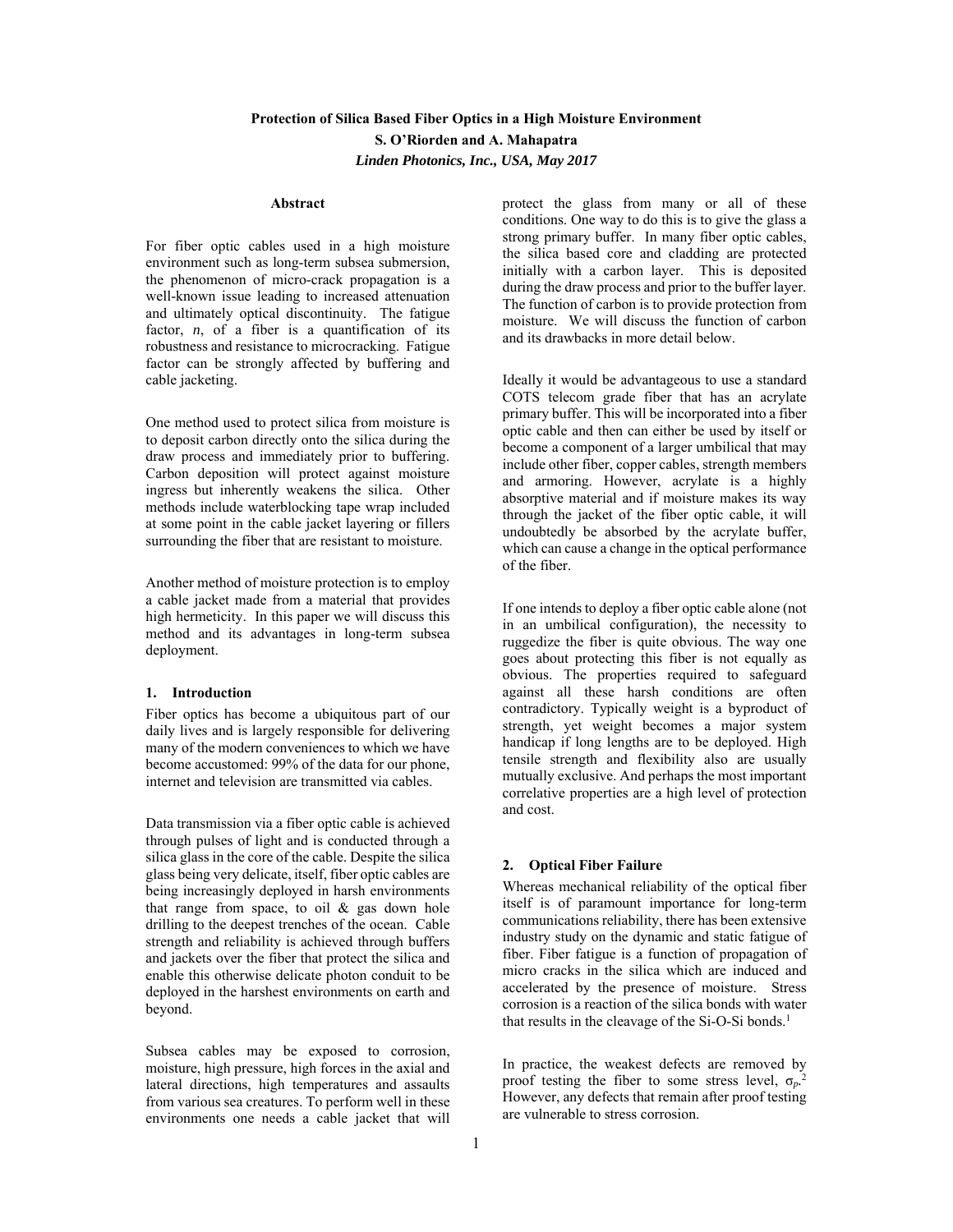The industry standard method for measuring fatigue factor is described in FOTP-28 "Measuring Dynamic Strength and Fatigue Parameters of Optical Fibers by Tension". In this test a 0.5m gage length is used and fibers are tensile tested at different strain rates. The weakest site, or largest flaw, within a specimen will fail and the typical failure stress decreases as the gage length increases.3

Because a hermetic coating layer essentially prevents the introduction of water to the surface of the glass to preclude sub-critical crack growth (fatigue), hermetic fibers can operate at a higher operating stress level than non-hermetic fibers. It is generally accepted that standard non-hermetic fiber can be used at an operating stress up to 25% of the initial prooftest level; however, since hermetic fibers show little appreciable crack growth over a lifetime, they can operate up to 80% of the original prooftest  $level.<sup>4</sup>$ 

#### **3. Moisture Barrier Properties of LCP Coated Optical Cable**

One of the primary functions of the optical fiber coating is to prevent the ingress of water vapor, as the strength of the optical fiber deteriorates rapidly in the presence of moisture due to stress corrosion. All polymers are permeable to water to some degree. The permeability is given by the product of the moisture diffusion coefficient D, and the solubility S, and is defined as the mass of water transmitted per unit area per unit time per unit of pressure for a given thickness of the polymer. Liquid Crystal Polymers, LCPs, because of their rigid crystalline molecular orientation, exhibit the lowest levels of moisture permeability of any polymer. The relative permeability of Vectra A950 LCP and a variety of other commonly used polymers is shown in Figure 1.



**Figure 1. Permeability of various polymer films (25 μm thickness)** 

Figure 2 compares the moisture absorption of standard Corning SMF28e fiber and Linden's Liquid Crystal Polymer (LCP) coated SMF28e fiber and shows just how much moisture can be absorbed by an unprotected fiber. In this experiment we exposed a 5m length of bare fiber to 100% humidity

at 23°C. Within 30 minutes it has saturated and absorbed 7.5 mg of moisture. When it is protected by a jacket which is impervious to moisture, in this case LCP, it is still unsaturated after 340 hours at 70°C and 100% humidity.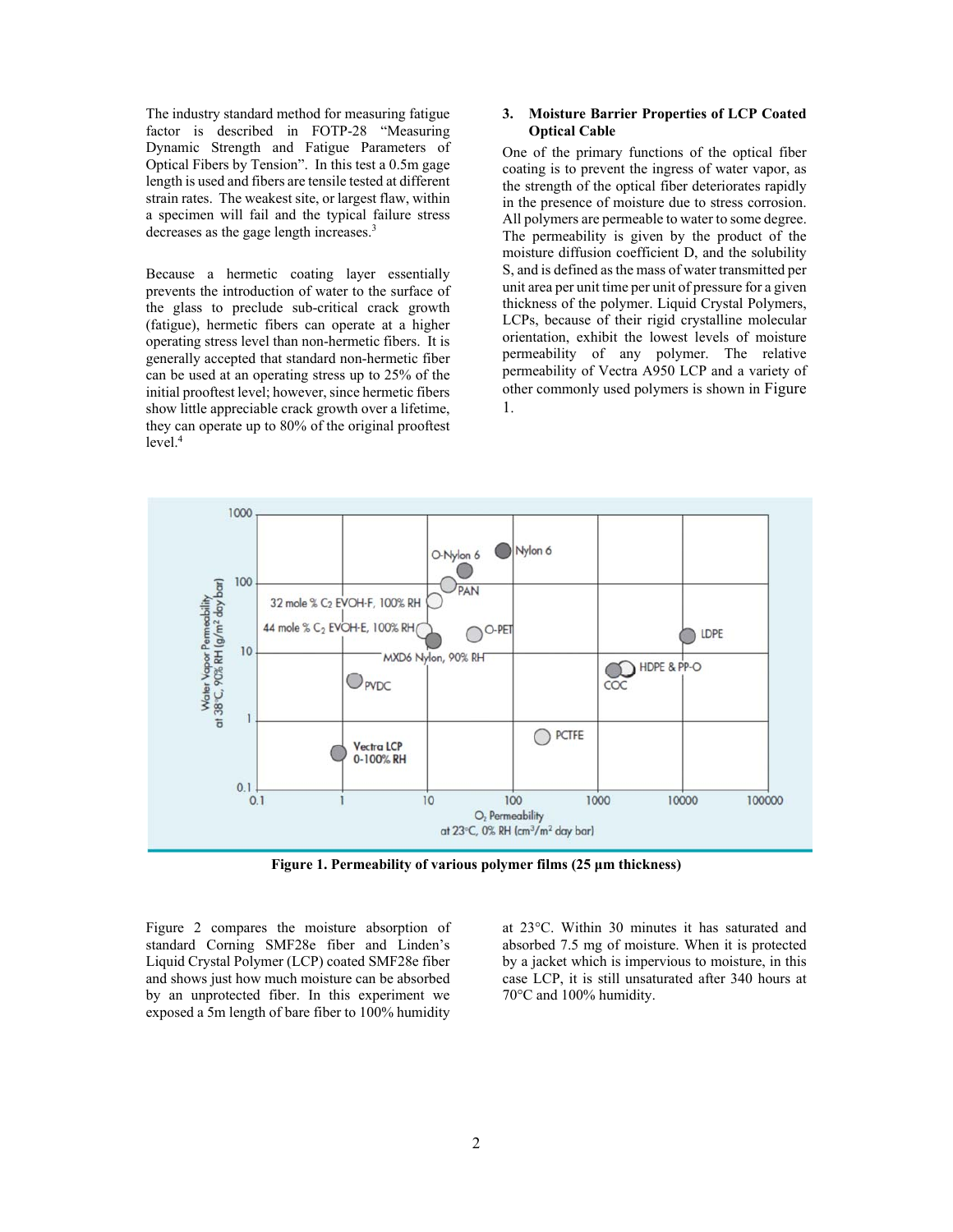

**Figure 2. Moisture Absorption vs. Time in LCP Buffered SMF28e Fiber Cable** 

### **4. Carbon vs. LCP Coated STFOC**

As part of a Navy funded developmental program, Linden Photonics performed a fatigue factor test as follows: Two fibers were submerged in water @ 80° C. Fiber one was a bare fiber with hermetic carbon coating and fiber two was a bare OFS Allwave Flex fiber with acrylate buffer, jacketed with LCP. These fibers were each wound around two different coils – 1 inch and 6 inches in diameter. Fibers on the 1"

diameter mandrel would have high levels of static stress and the fibers on the 6" to have very little static stress. One (1) inch diameter corresponds to 50 kpsi stress on fiber, while 6 inch represents near zero stress on the fiber. Fibers were removed from the water bath after 1, 2, 3, 4, 7, 11, 17, 28, 45, 72, 116, 187 and 300 days. The tensile strengths of the samples removed were tested on the tensile tester shown in Figure 3 below.<sup>5</sup>



**Figure 3. Linden Photonics Tensile Tester**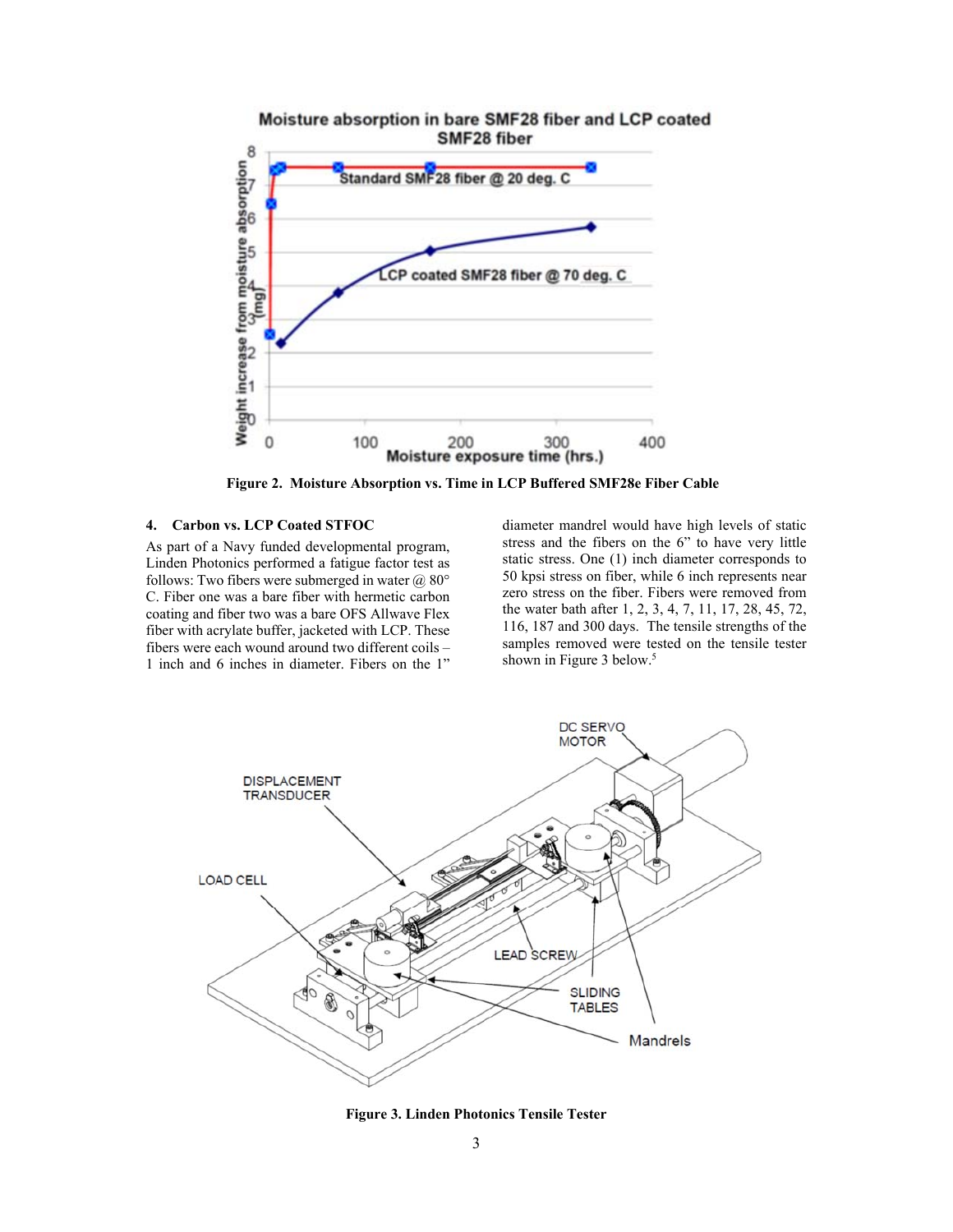Results of the Highly Accelerated Stress Test (HAST) can be seen below in Figures  $4 & 5$ . At each point during this test, the bare Allwave fiber protected by LCP outperforms the carbon coated fiber.



Aging Comparison, Carbon and LCP protected Allwave 1" dia, coil

**Figure 4. Aging Comparison Graph for Carbon and LCP Protected Allwave 1" Diameter Coil** 



Aging Comparison, Carbon and LCP protected Allwave, 6" dia. coil

**Figure 5. Aging Comparison Graph for Carbon and LCP Protected Allwave 6" Diameter Coil** 

Carbon is used as a hermetic coating for silica fiber to prevent moisture from reaching the silica and reducing tensile strength over time. However, the process of applying a carbon coating to silica itself reduces the tensile strength of fiber by 30-40%. This is why in both Figures 4 and 5 above, the carbon coated fiber starts the test at a lower value than fiber which is protected with LCP.

In Figure 4 the line for carbon fiber drops precipitously to zero at the 137 day mark. This is due to the fact that the fiber protected with carbon on the 1" mandrel became so saturated with moisture that cracking occurred along the entire length of the fiber. The fiber was so brittle that not one single length sufficient for tensile testing could be obtained. The fiber on the 1" mandrel after many days immersed in water is shown below in Figure 6.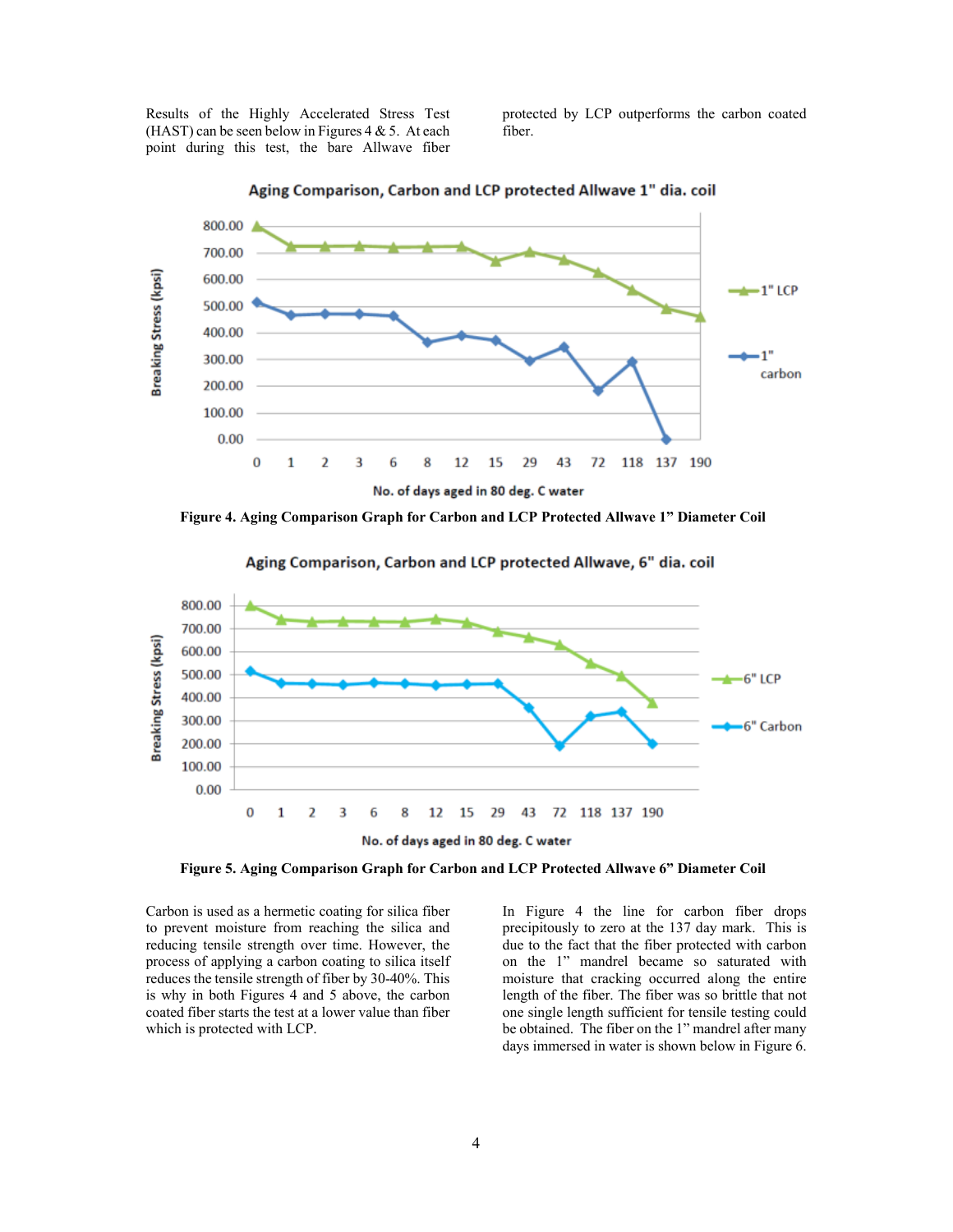

**Figure 6. Carbon Fiber Sample with Breaks Along Length** 

## **5. Alternative Cable Waterproofing Methods**

5.1 One method to waterproof cables with multiple internal elements is to wrap them in a water resistant tape. This tape wrap can have multiple functions such as binding the elements in place to prevent movement during flexing and twisting of the cable while deployed. A Linden Photonics cable is shown below in Figure 7. This cable has a multi-layer wrap providing several functions; waterproofing, electrical conductivity, and mechanical stability.



**Figure 7. Linden Photonics Hybrid Cable with Tape Wrap** 

There are two layers of tape wrap shown in Figure 7. The metallic tape on the right side of the picture is an aluminum/polyester tape that provides conductivity for cable drain wires and serves as water blocking. The white tape on the left side of Figure 7 is a polyester tape is wrapped contra helically to the aluminum-Mylar tape and provides added stability and additional water blocking. While Mylar has very low moisture permeability as compared with other polymers, it is still many times that of LCPs. Mylar Polyester film will absorb roughly 0.8% moisture when immersed in water for 24 hours,<sup>6</sup> LCPs have a moisture equilibrium content of 0.02% to 0.04%.7

Another factor to consider about tape wrap as a method of waterproofing is the fact that the tape is applied in an over lapping manner around the inner elements and as such has periodic joints along the entire length of the cable which are areas of increased moisture permeability. LCP jacketed cables will have a continuous jacket that is free of pin-holes. This continuous jacket provides no weak areas as does a tape wrapped moisture barrier.

While tape wrapping is a commonly used method to limit moisture ingress in cables, it is a slow manufacturing process and most processes will have a maximum line speed of 50 feet per minute, while extrusion, the method used to apply LCP jacketing will run at speeds from 400 to 500+ feet per minute.

The polyester wrap is an impregnated cloth that will swell when it comes in contact with water. This is designed to prevent any water from entering the center of the cable should the outside jacket develop a hole or tear. These tape wraps are called drywaterblocking.

5.2 Wet waterblocking is a gel that fills in spaces in the center of a cable and provides a higher level of water blocking than tape alone. However gels are messy to work with and unlike tapes that can be simply cut off for termination, waterblocking gel can make clean up an issue especially when terminating fiber optic cables whereas the fiber optic connector ends must remain clean.

While both of these waterblocking methods are helpful for prolonging the life of a cable they are not considered hermetic and as such will not offer as much improvement to fiber optic cable fatigue factor as a hermetic layer like carbon or, preferably, LCP.

5.3 Placing a fiber or multiple fibers in a metal tube is another way to protect fiber from the elements including moisture and while this is an effective method to protect from moisture, metal tubes are not flexible. The recommended bend radius of steel tubes are on the order of feet, while polymer based jackets can be used with a bend radius of inches.